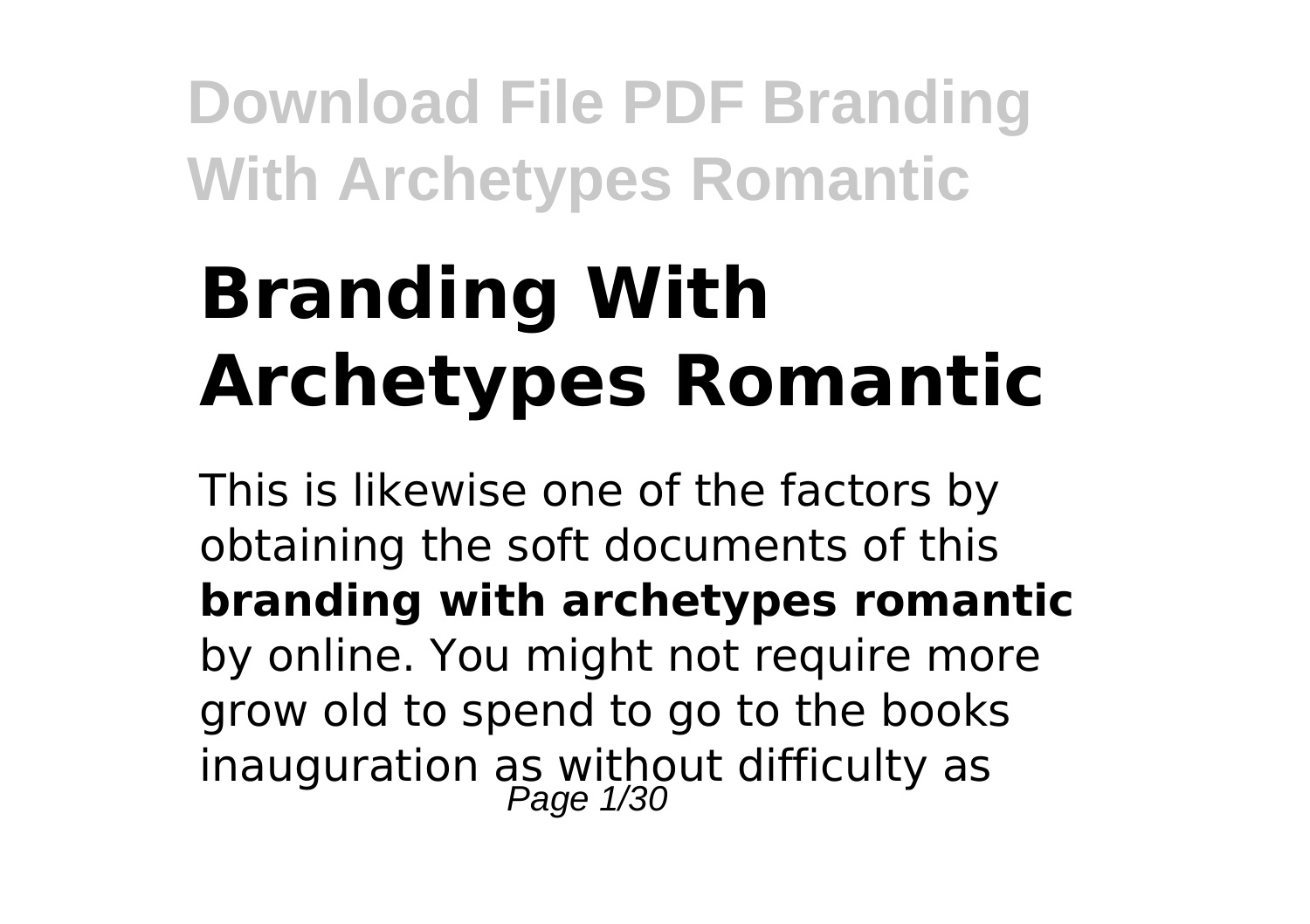search for them. In some cases, you likewise complete not discover the declaration branding with archetypes romantic that you are looking for. It will certainly squander the time.

However below, behind you visit this web page, it will be hence entirely simple to acquire as capably as

Page 2/30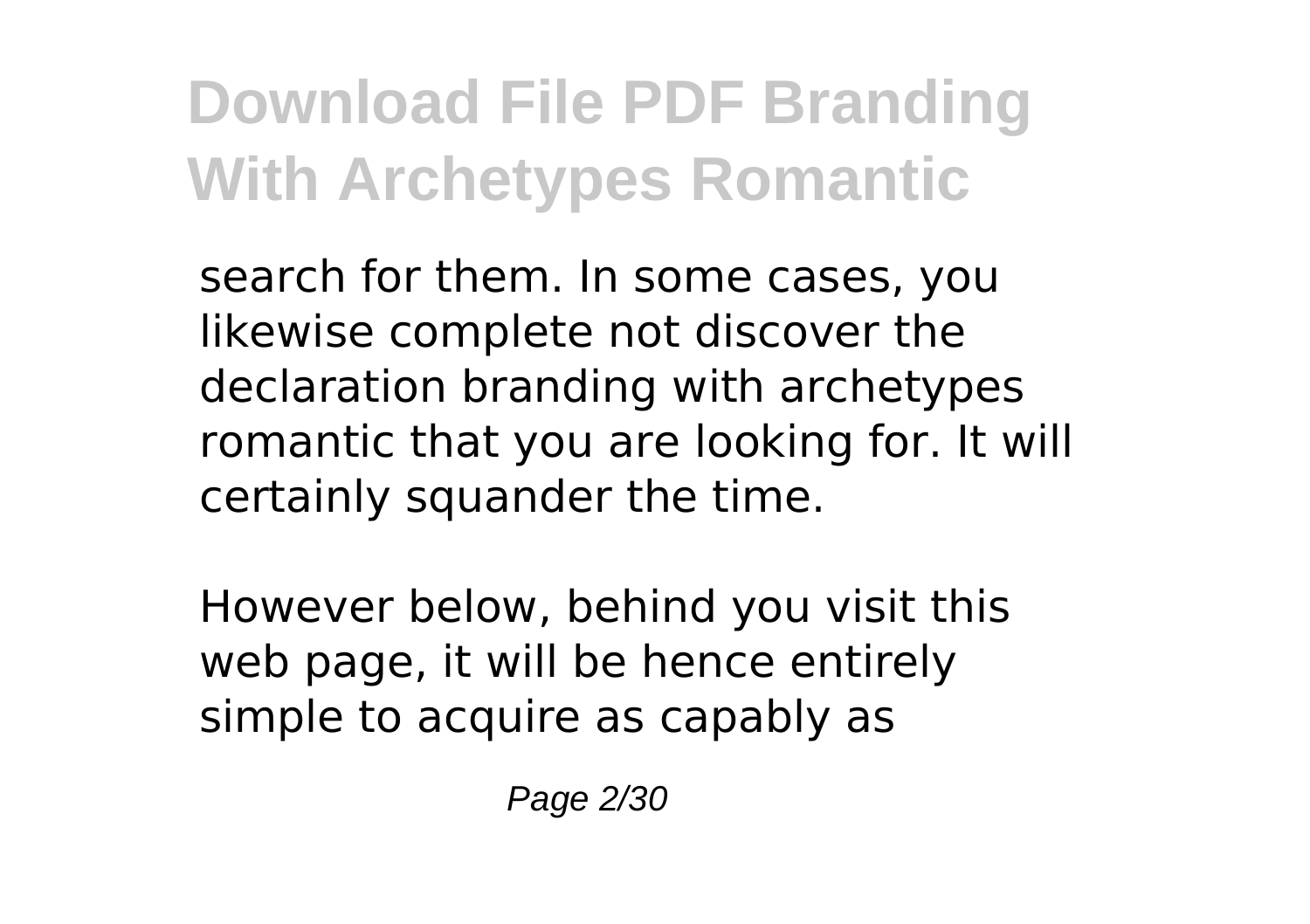download lead branding with archetypes romantic

It will not assume many mature as we tell before. You can do it even though undertaking something else at house and even in your workplace. thus easy! So, are you question? Just exercise just what we pay for below as well as review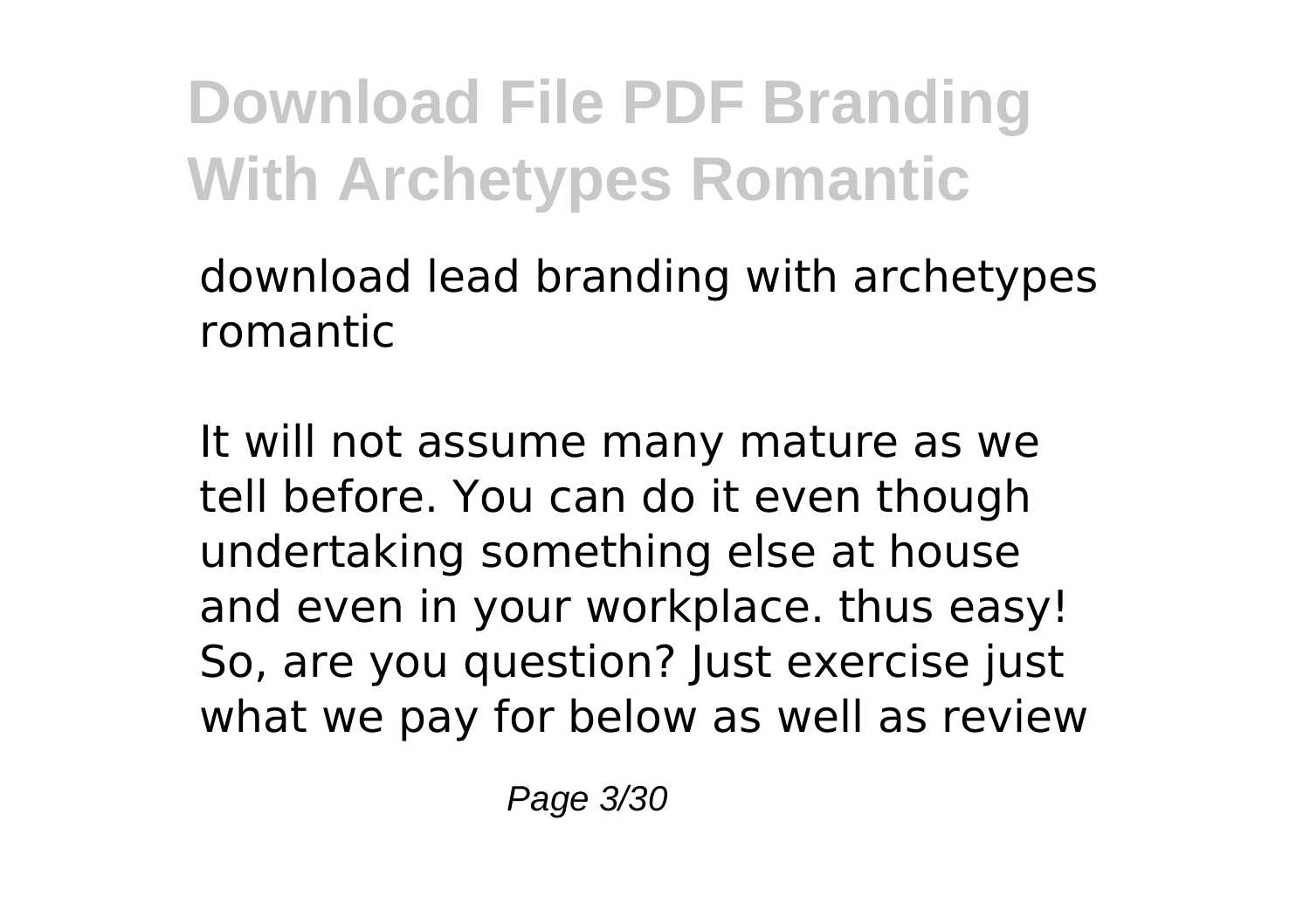#### **branding with archetypes romantic** what you next to read!

Myanonamouse is a private bit torrent tracker that needs you to register with your email id to get access to its database. It is a comparatively easier to get into website with easy uploading of books. It features over 2million torrents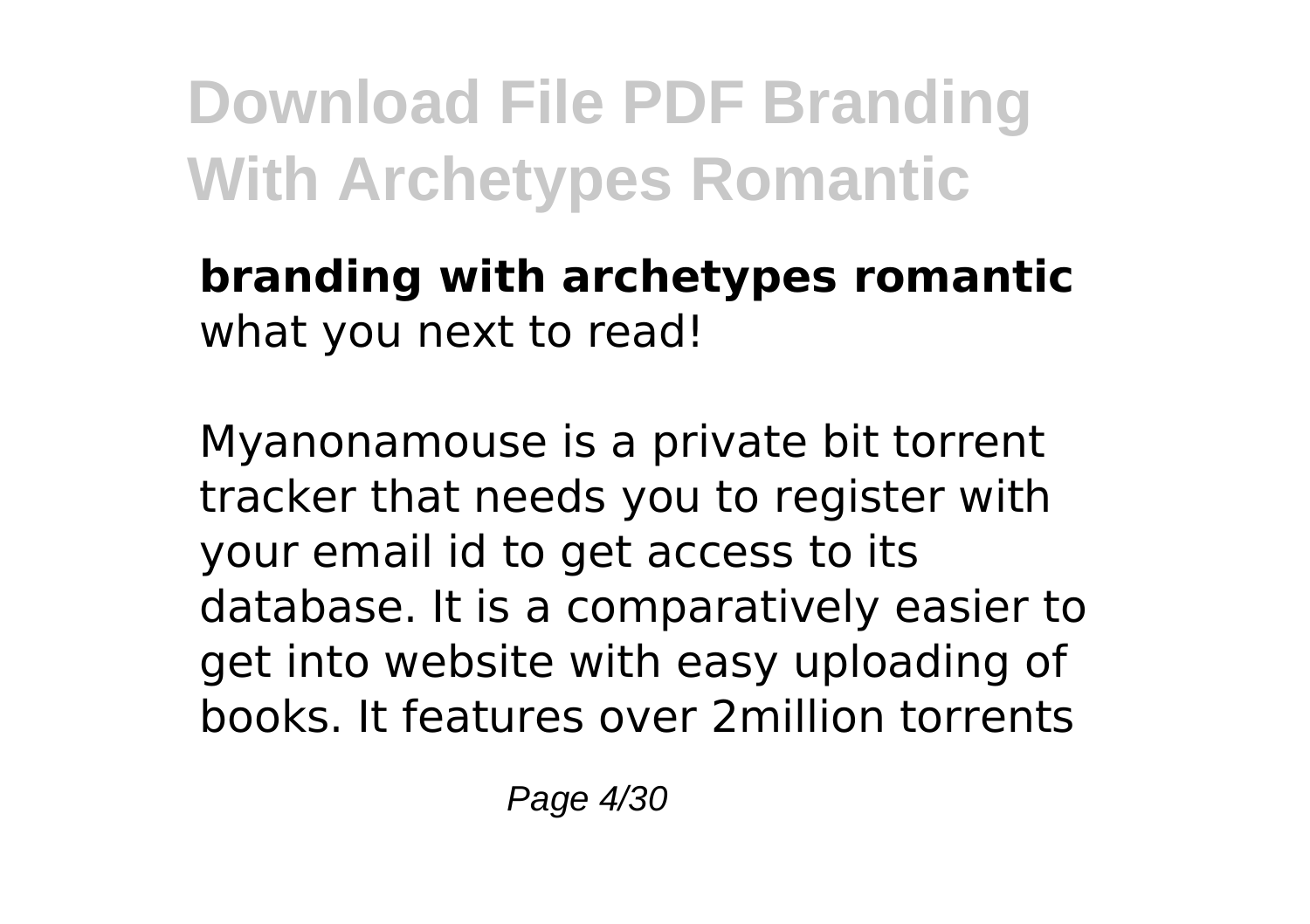and is a free for all platform with access to its huge database of free eBooks. Better known for audio books, Myanonamouse has a larger and friendly community with some strict rules.

**Branding With Archetypes Romantic** Archetypes, he suggested, were inborn tendencies that play a role in influencing

Page 5/30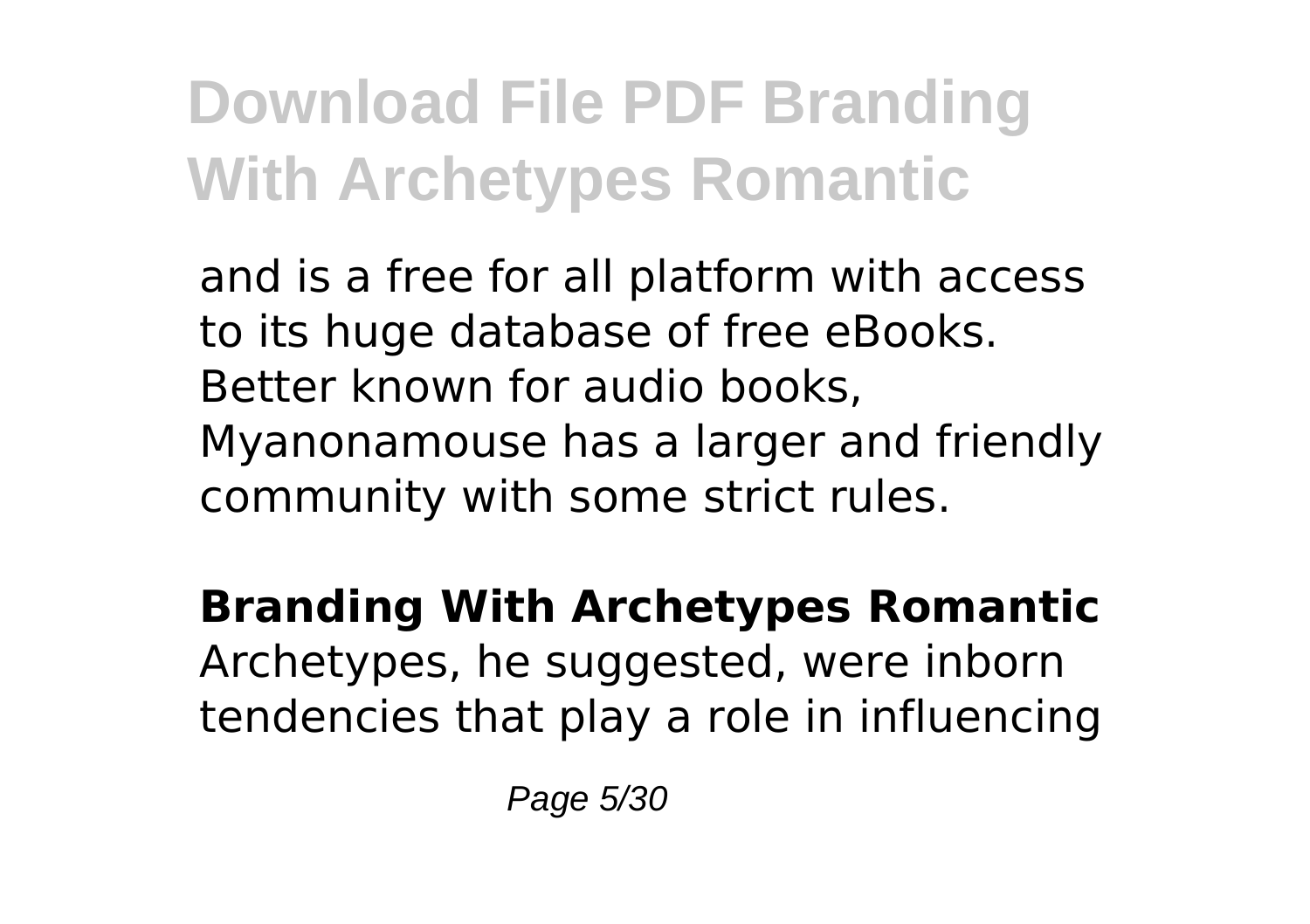human behavior. Archetypes are successfully used in film, books, and in branding. In branding, the archetypal...

### **Brand Archetypes: The Ultimate Guide with 48 Examples | by ...**

The 12 Brand Archetypes Illustrated With Video The book Archetypes in Branding breaks these nuances down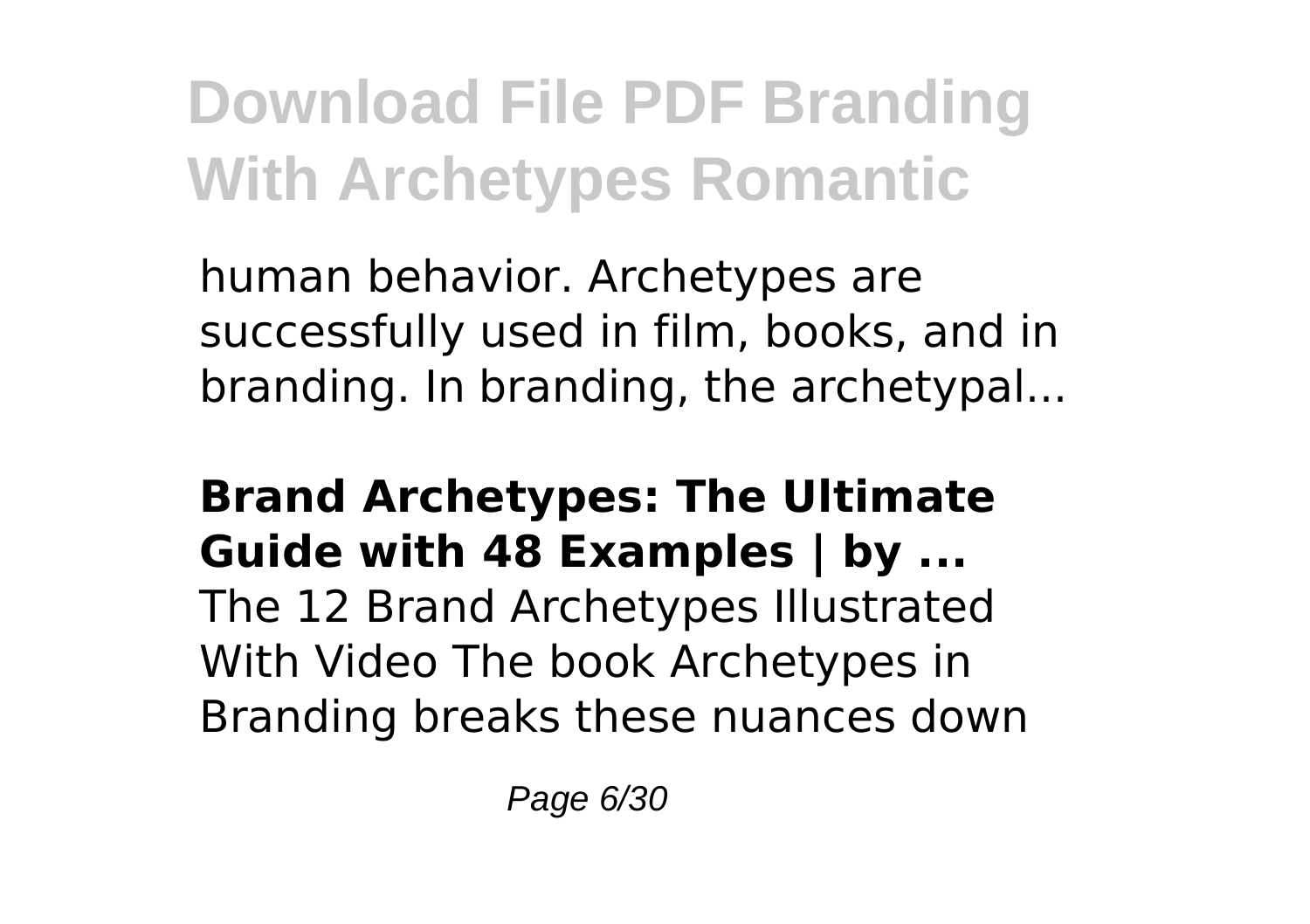into sub-archetypes (including the primary Lover) for a total of five in the family. Lover Faithful and passionate, the Lover is all about intimacy and togetherness. Brand Archetype - The Lover Brand Archetype #2: The Innocent.

### **Branding With Archetypes Romantic**

Page 7/30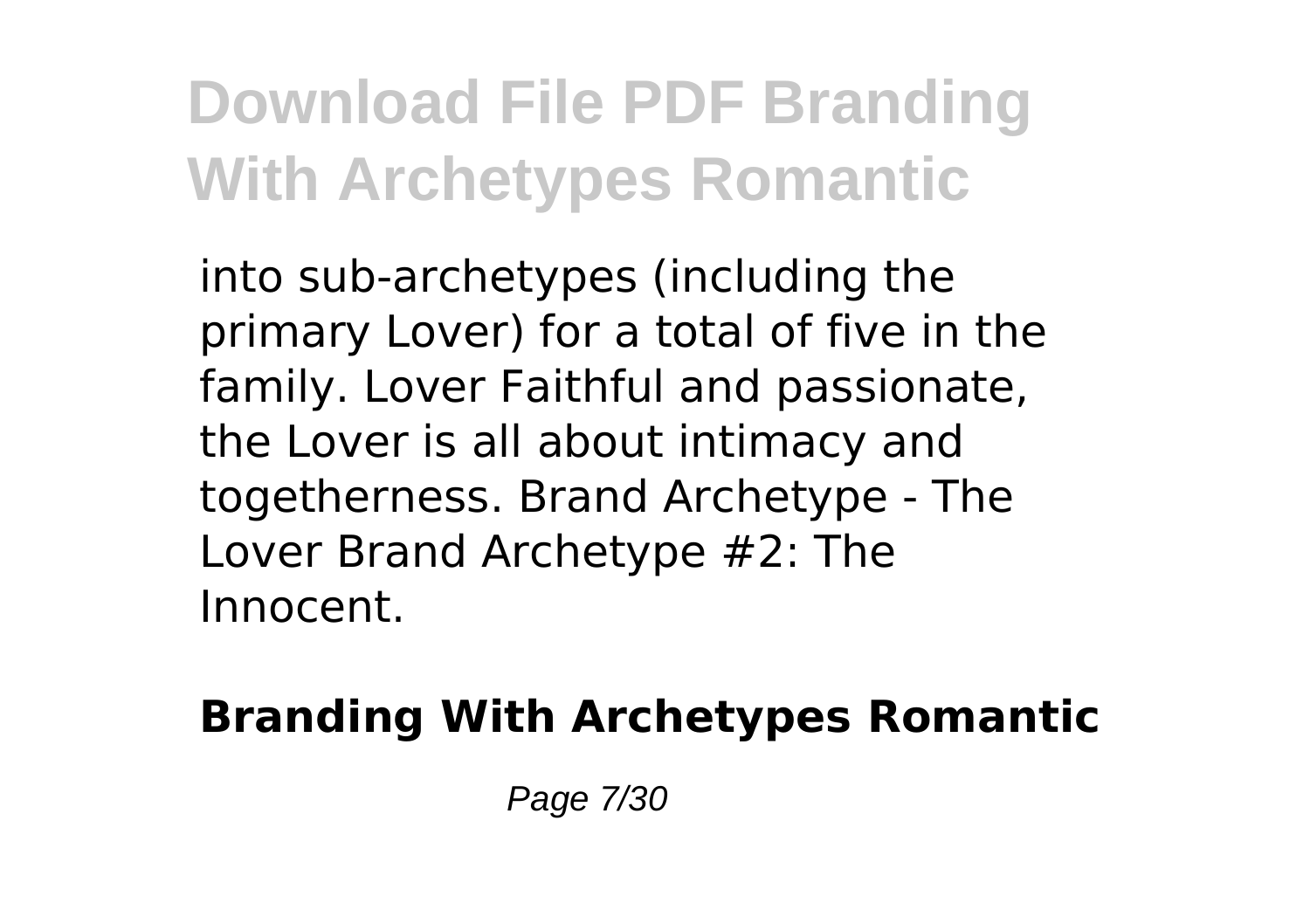There are twelve brand archetypes:The Innocent, Romantic, Hero, Outlaw, Explorer, Artist, Ruler, Alchemist, Romantic, Nurturer, Jester, and Sage. Let's take a look at a few examples: The Innocent: Exhibits happiness, goodness, optimism, safety, romance, and youth.

### **Branding With Archetypes – Kira**

Page 8/30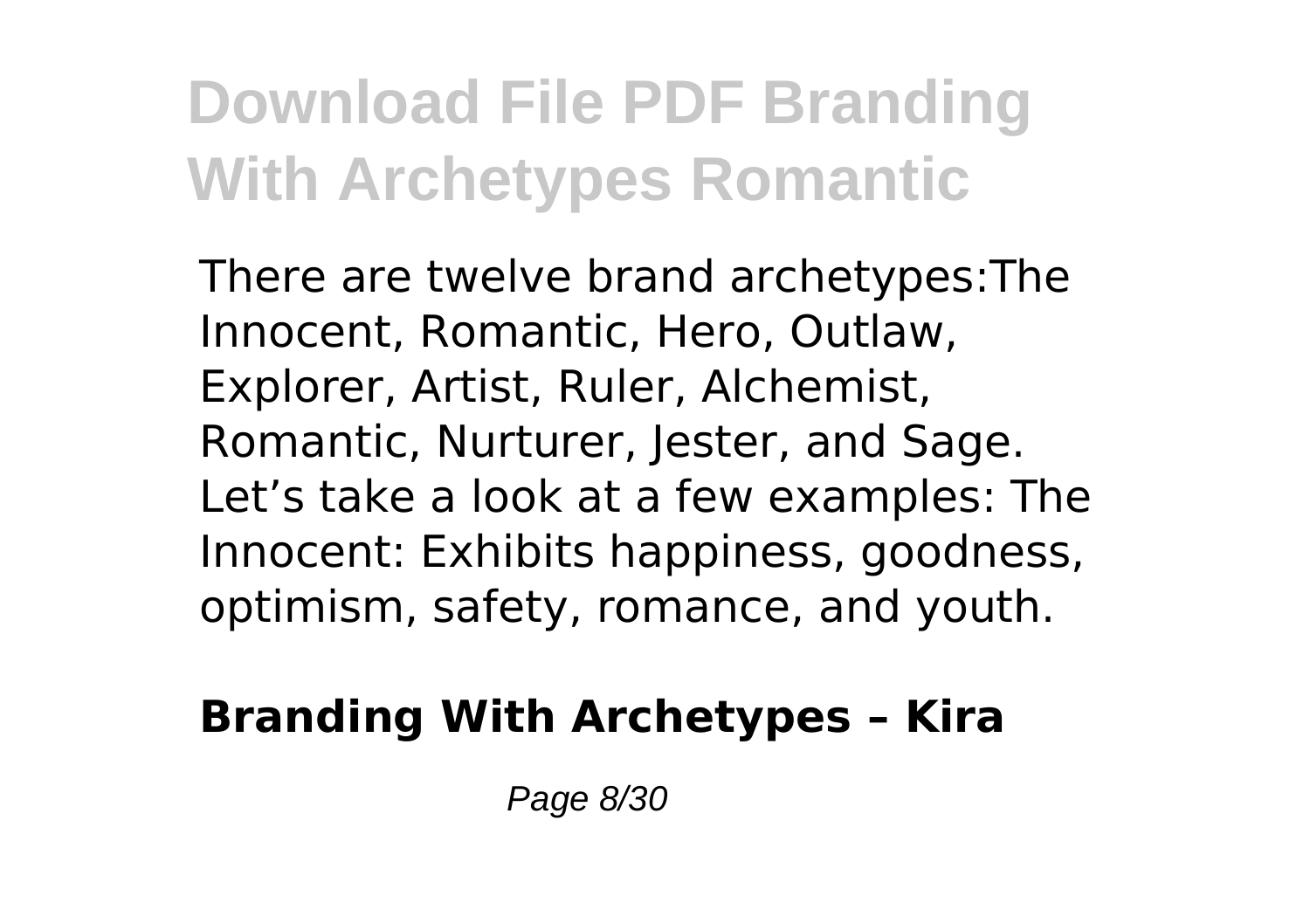### **Wagner Enterprises**

In branding, the Lover archetype is best for: Cosmetics; Jewelry; Fashion; Any brand that implicitly promises beauty and sexual appeal is a Lover brand. Famous brands that use the Lover archetype: Chanel; Alfa Romeo; Victoria's Secret; Victoria's Secret is the most obvious example here.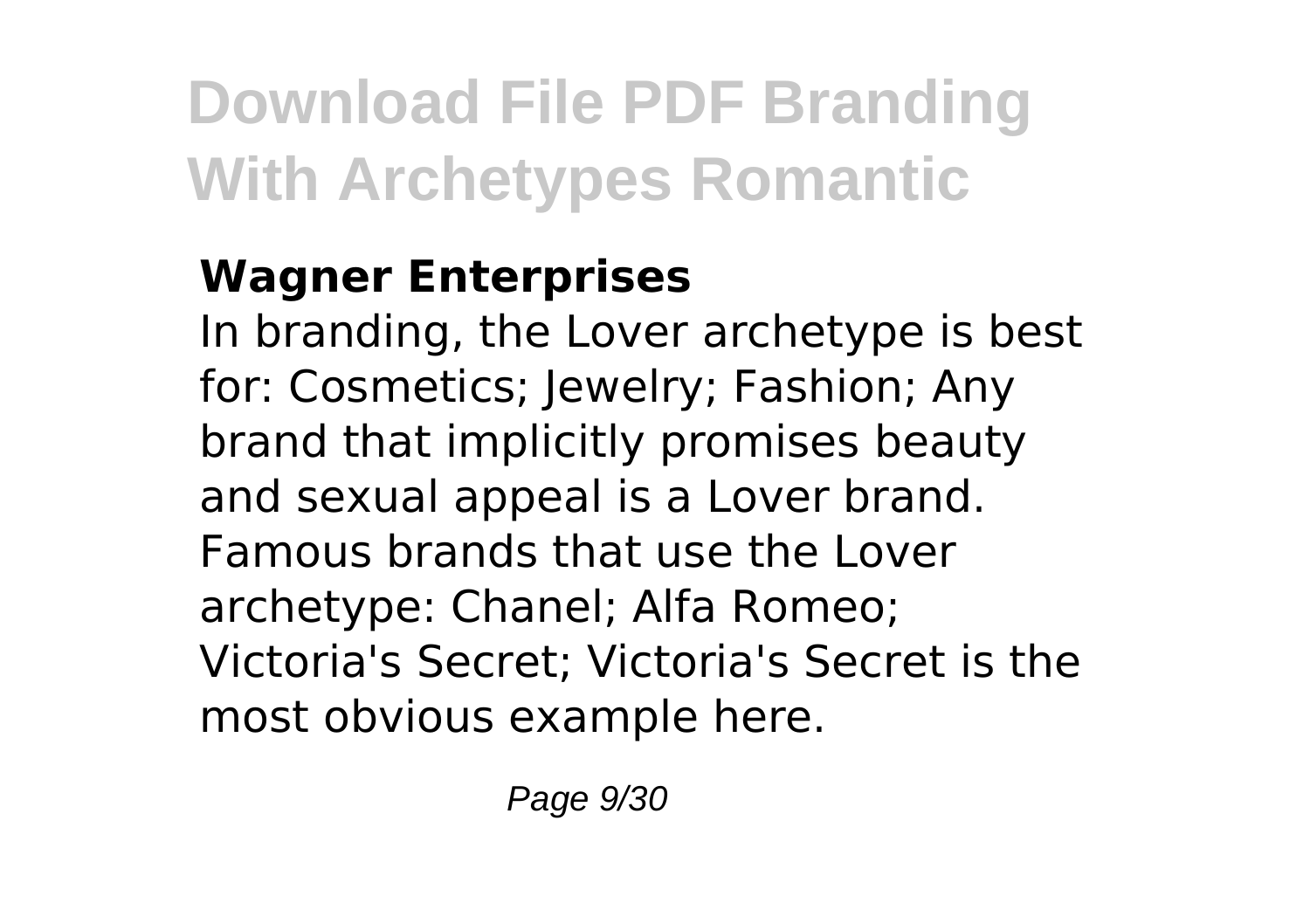### **Brand Archetypes: The Ultimate Guide (48 Examples)**

Not all Lover archetype commercials needs to revolve around skimpily dressed women to be effective. In this commercial campaign Dos Equis managed to develop a strong Lover archetype in a much more subtle

Page 10/30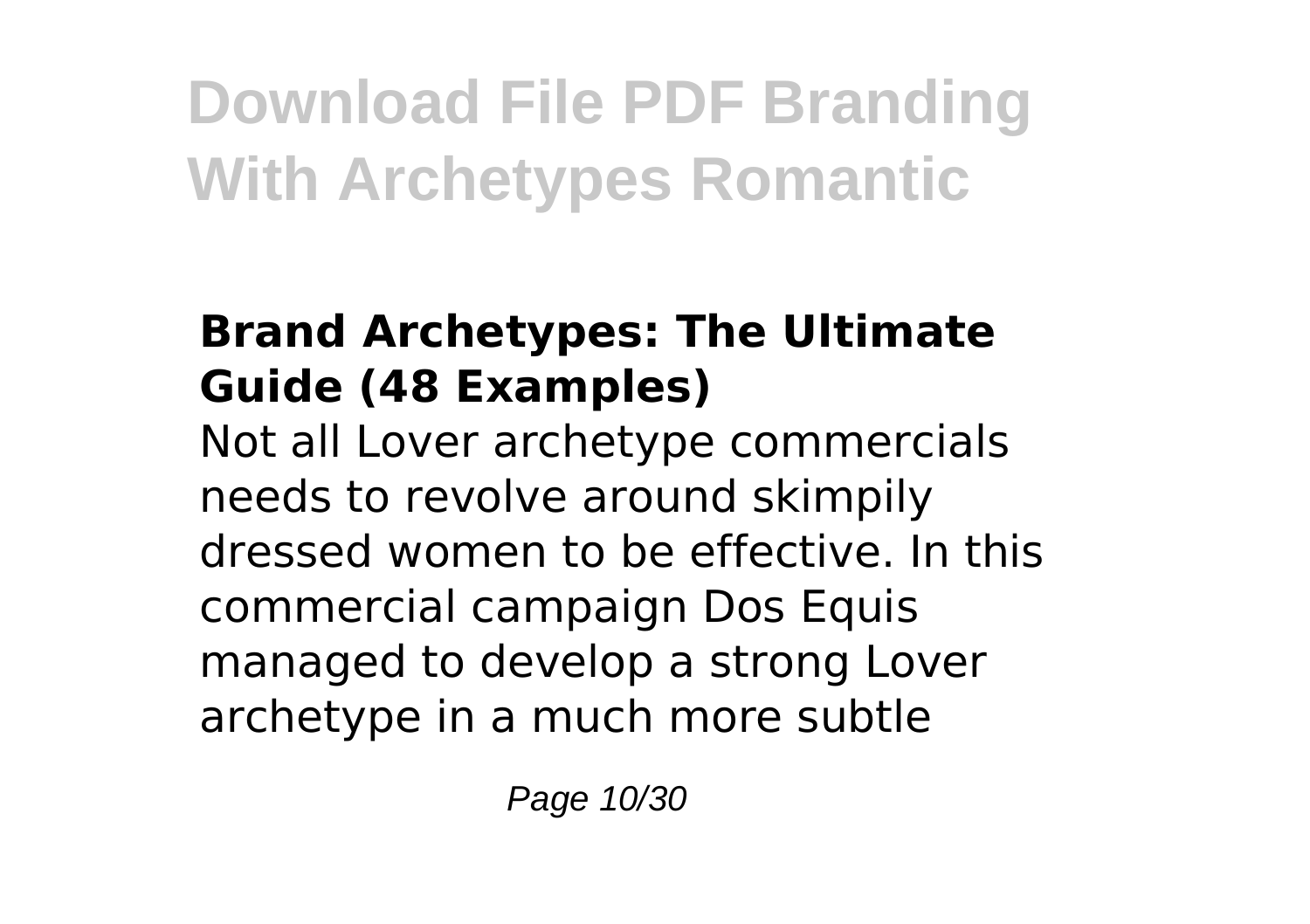manner. Instead of targeting the passionate and lustful facet of this archetype, they chose to build a character that is debonair and fascinating.

**Lover Brand Archetype: Is Your Brand The Romantic Type ...** Companies that use this archetype

Page 11/30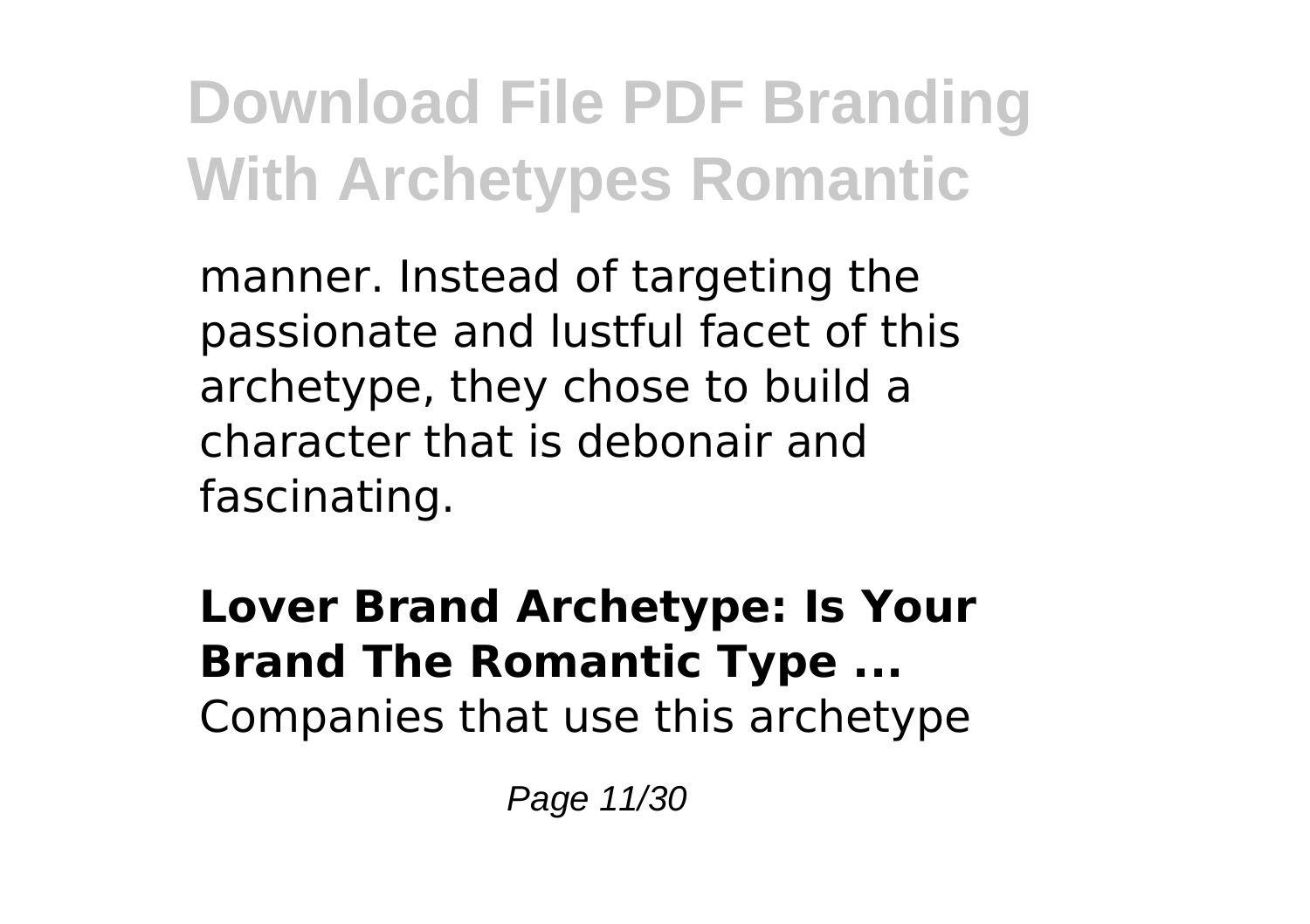encourage people to indulge and embrace their more romantic desires. Downsides: Unfortunately, this branding could prove difficult for most brands. While the Lover archetype is perfect for guilty pleasures, it would probably be a poor fit for necessity products or practical services.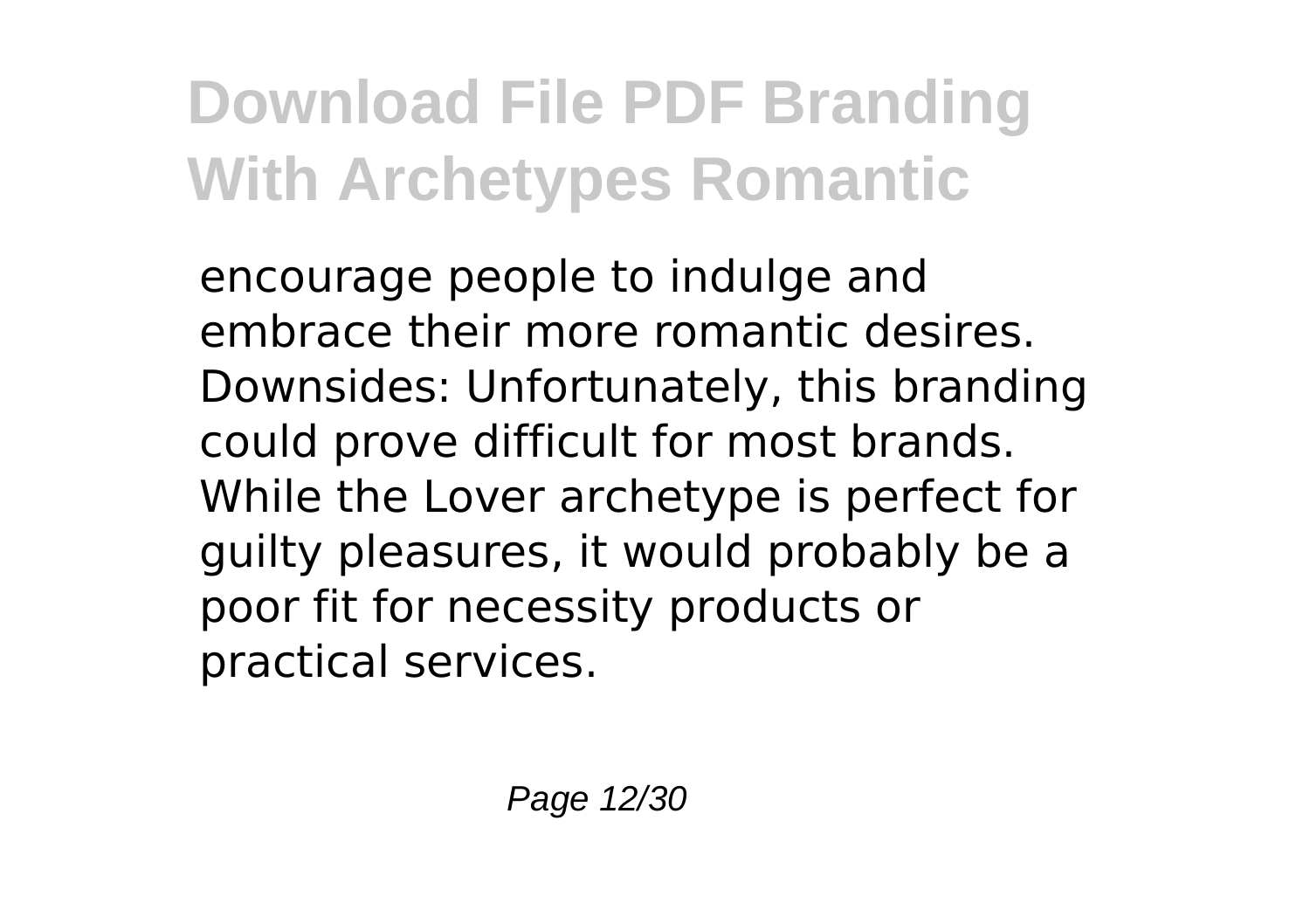#### **The 12 Brand Archetypes Illustrated With Video**

Pricing for Lover brand offerings falls in the mid to high range. The Different Levels of the Lover Archetype. Each archetype can be experienced or expressed at different levels. The lower levels are less mature while higher levels are more developed. Level 1 of

Page 13/30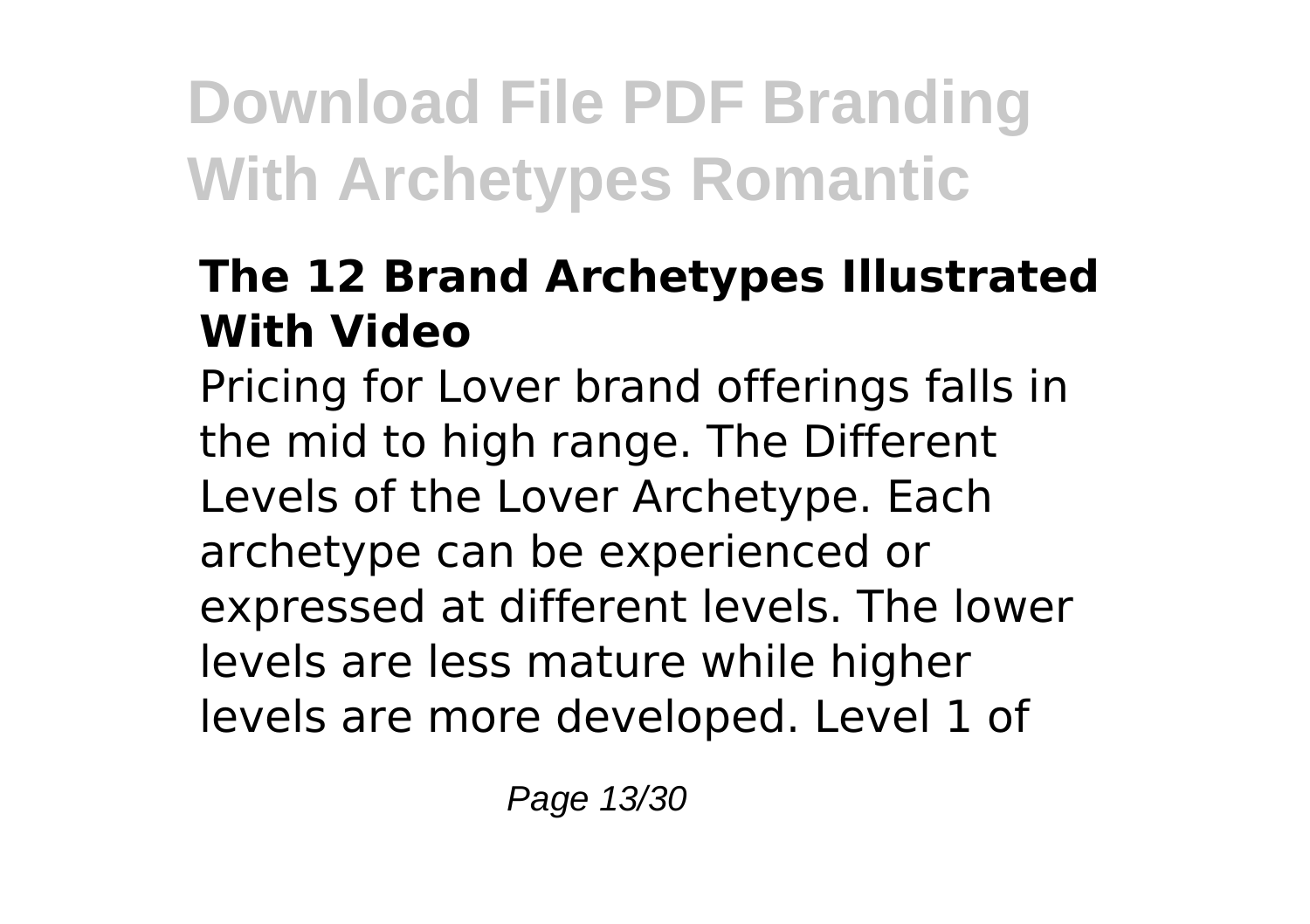the Lover archetype is pretty surface level, in terms of intimacy. This is where we find the pure pleasure-seekers — the casual fling or one-dimensional friendships.

**Brand Archetype - The Lover** Brand Archetype #2: The Innocent. Quote: "Innocence is always

Page 14/30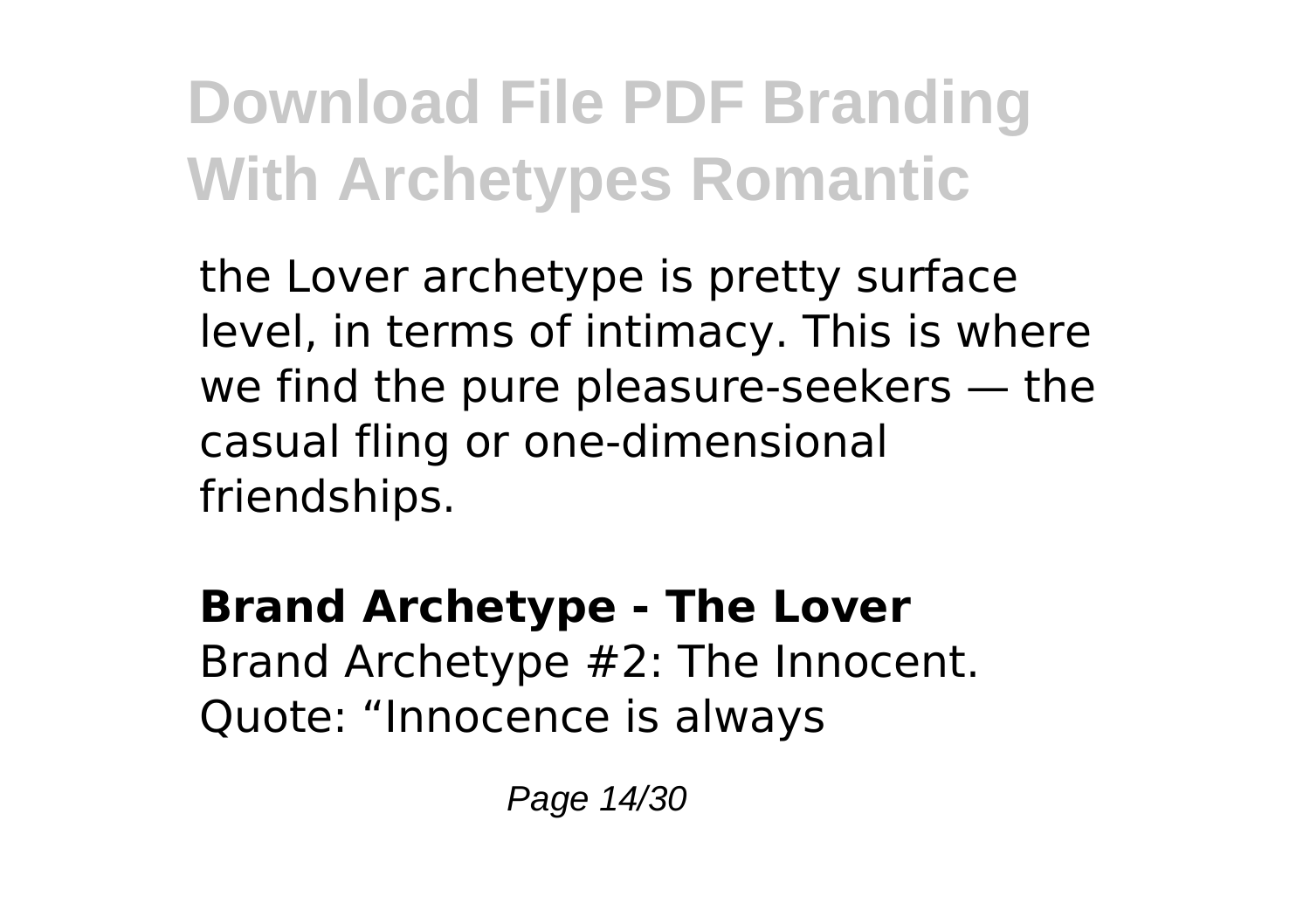unsuspicious."  $\sim$  Joseph Joubert Motto: We are young and free. Driving desire: to get to paradise Goal: to be happy Greatest fear: to be punished for doing something bad or wrong Strategy: to do things right Weakness: boring for all their naive innocence Talent: faith and optimism Also known as: utopian, traditionalist, naive ...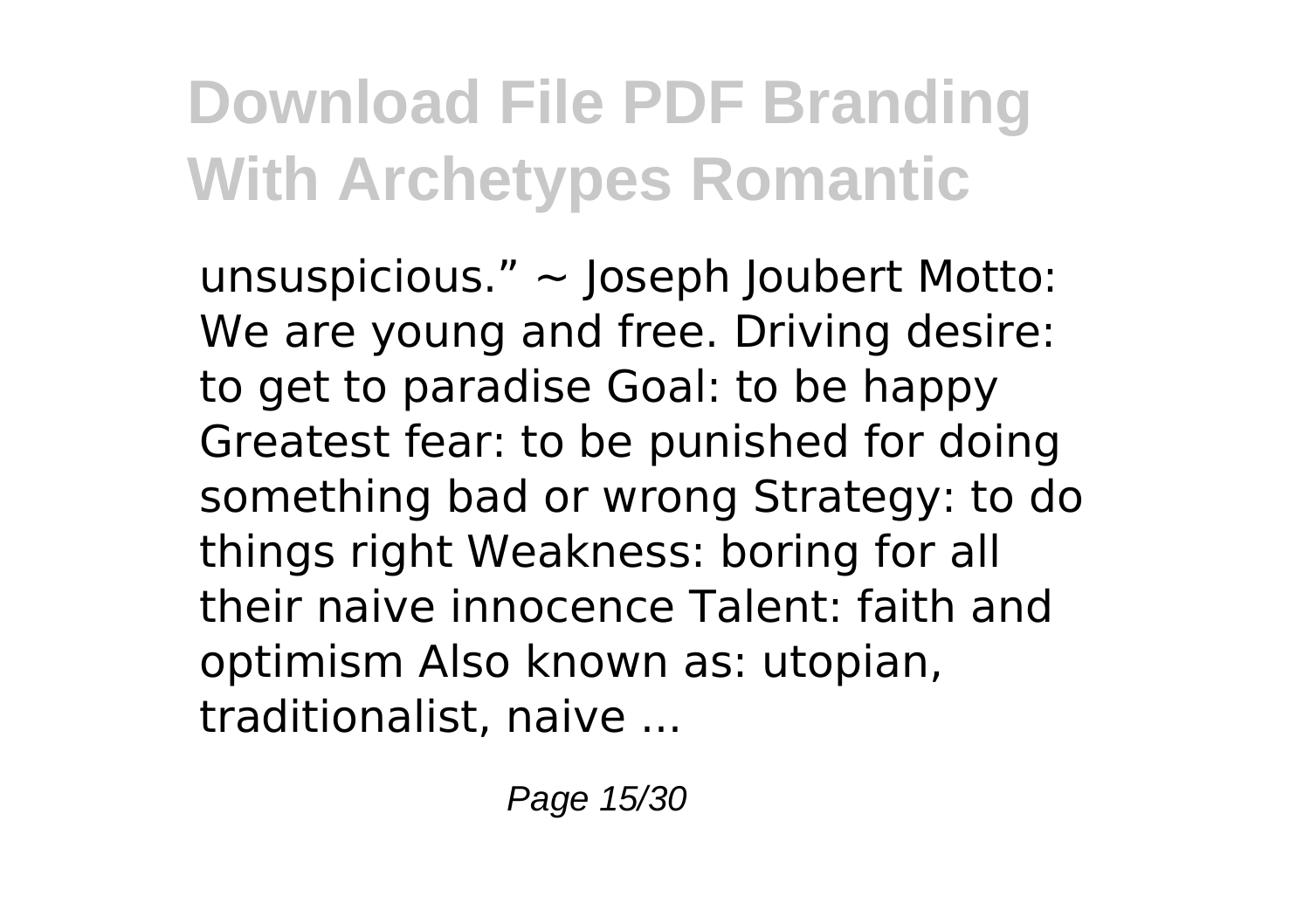#### **Branding 101: 12 Brand Archetypes - Marketing Ideas 101**

Every successful brand has implemented the strategy of 12 brand archetypes. We need to take just 8 steps for completing archetypal branding with the following book. 1. Find out your brand archetype. 2. Create a logo. 3. Do the packaging. 8

Page 16/30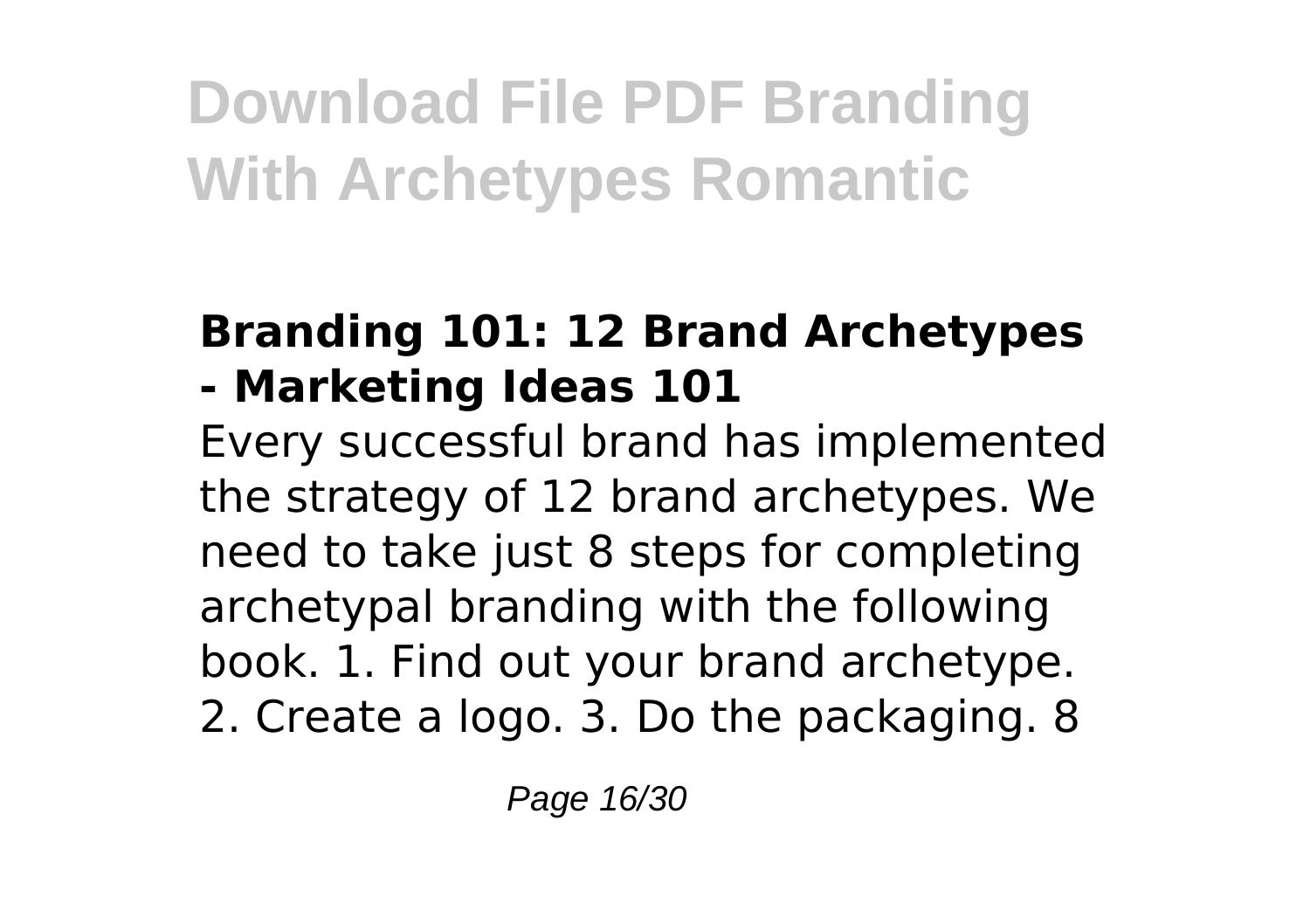Steps (eBook) Rated 5.00 out of 5 based on 3 customer ratings.

#### **12 Brand Archetype Colors Revealed! | The Social Grabber**

They become connectors for the brand. Using archetypes can shift your brand from push to pull, from messaging to values, from control to expansion, and

Page 17/30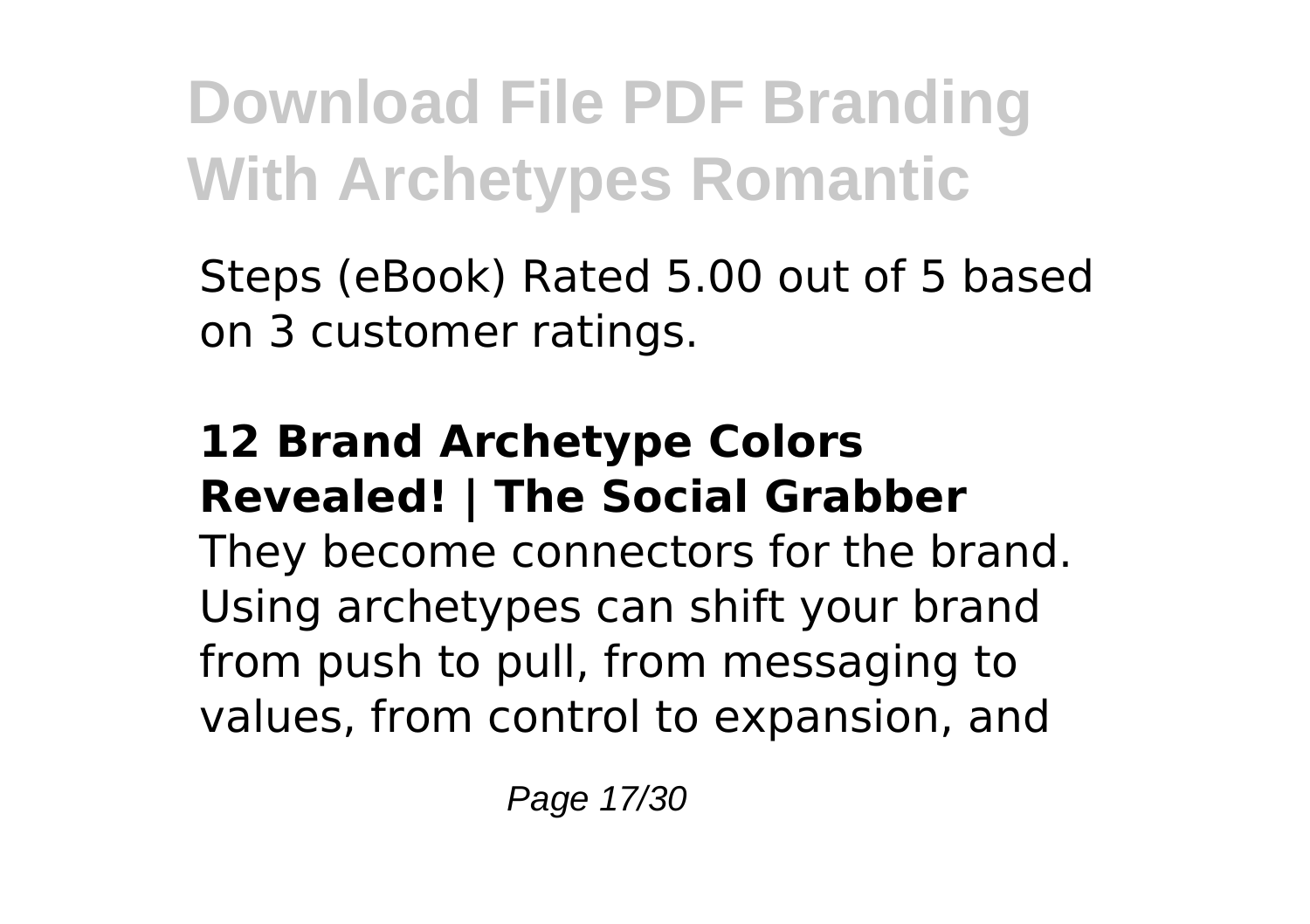move your engagements from transactions toward relationships. Archetypes help bring your story to life in a way that creates magnetic attraction — the illusive piece that builds lasting value.

### **Brand Culture Development | Archetypes in Branding ...**

Page 18/30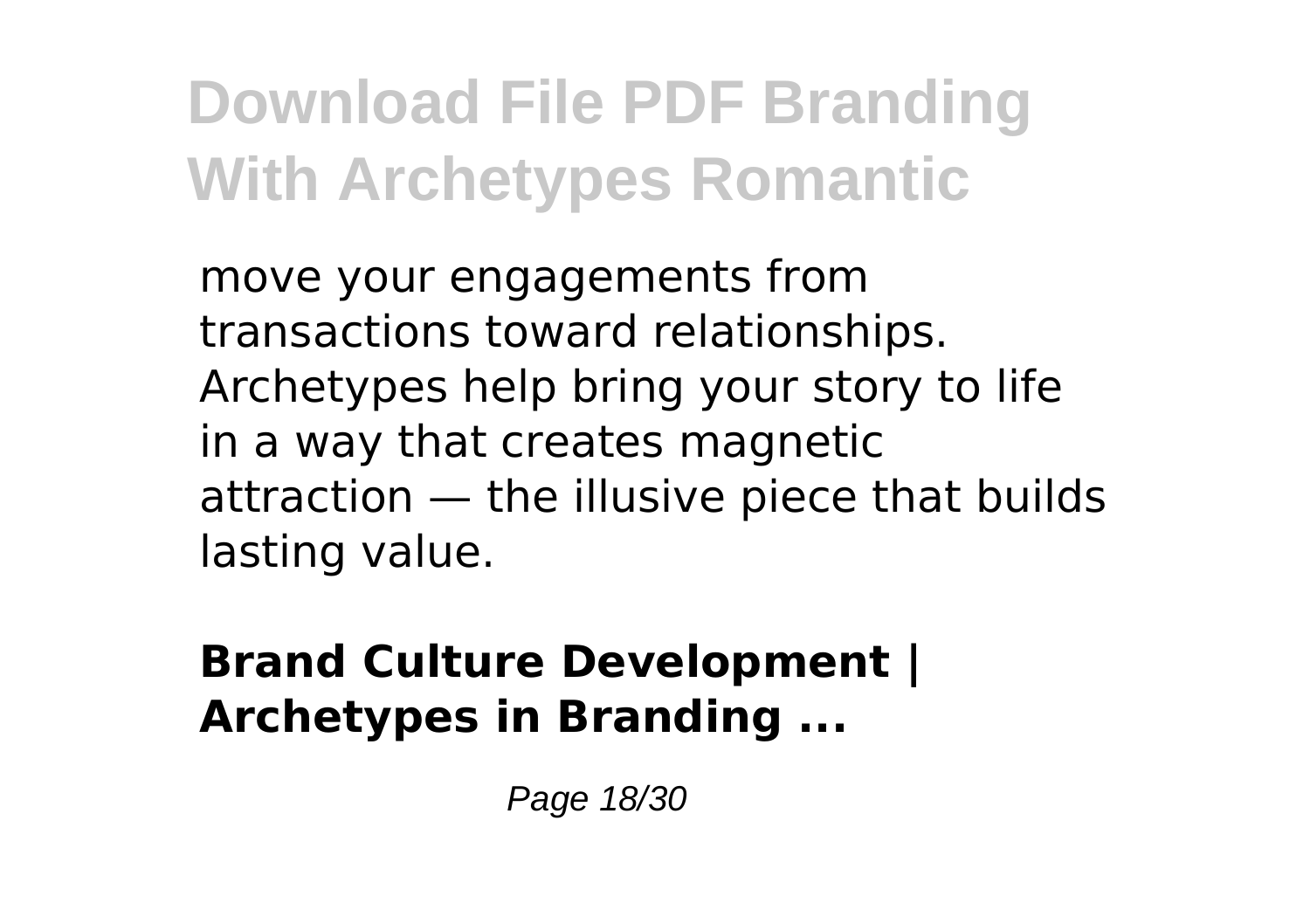Archetypes help your business resonate to your audience. Choosing the right archetype for your business is essential. Review these 12 archetypes and consider what might be most appropriate to apply to your business using The Hartford Business Owner's Playbook.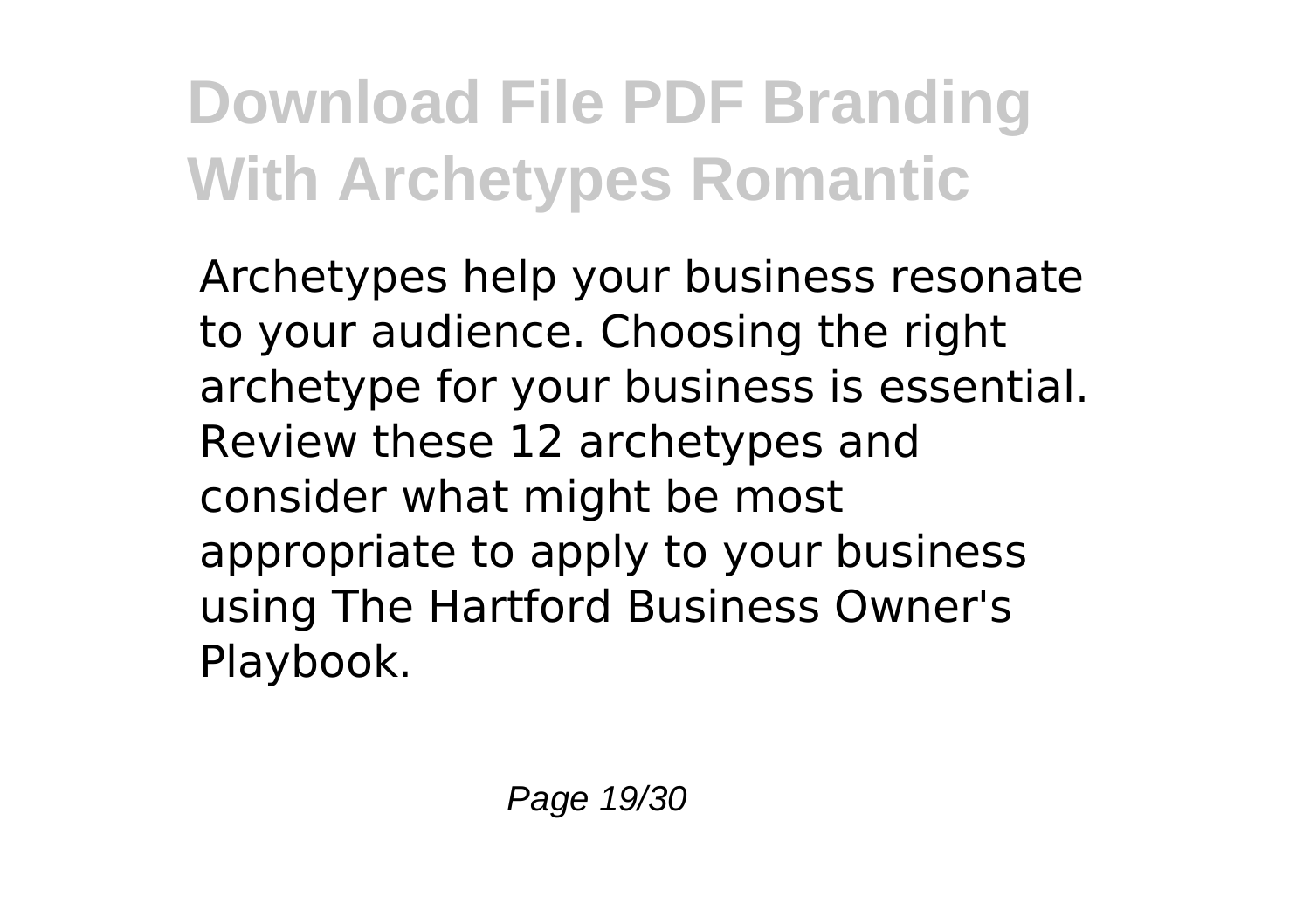#### **Brand Archetypes & How They Can Help Your Business | The ...** Brand Personality Archetypes The Social Types want to connect with others. THE REGULAR GUY/GAL Goal: To fit in Wants their customers to feel a sense of belonging Traits: Casual, down-to-earth, folksy, guy/gal next door, supportive, solid virtues, real, democratic, equality,

Page 20/30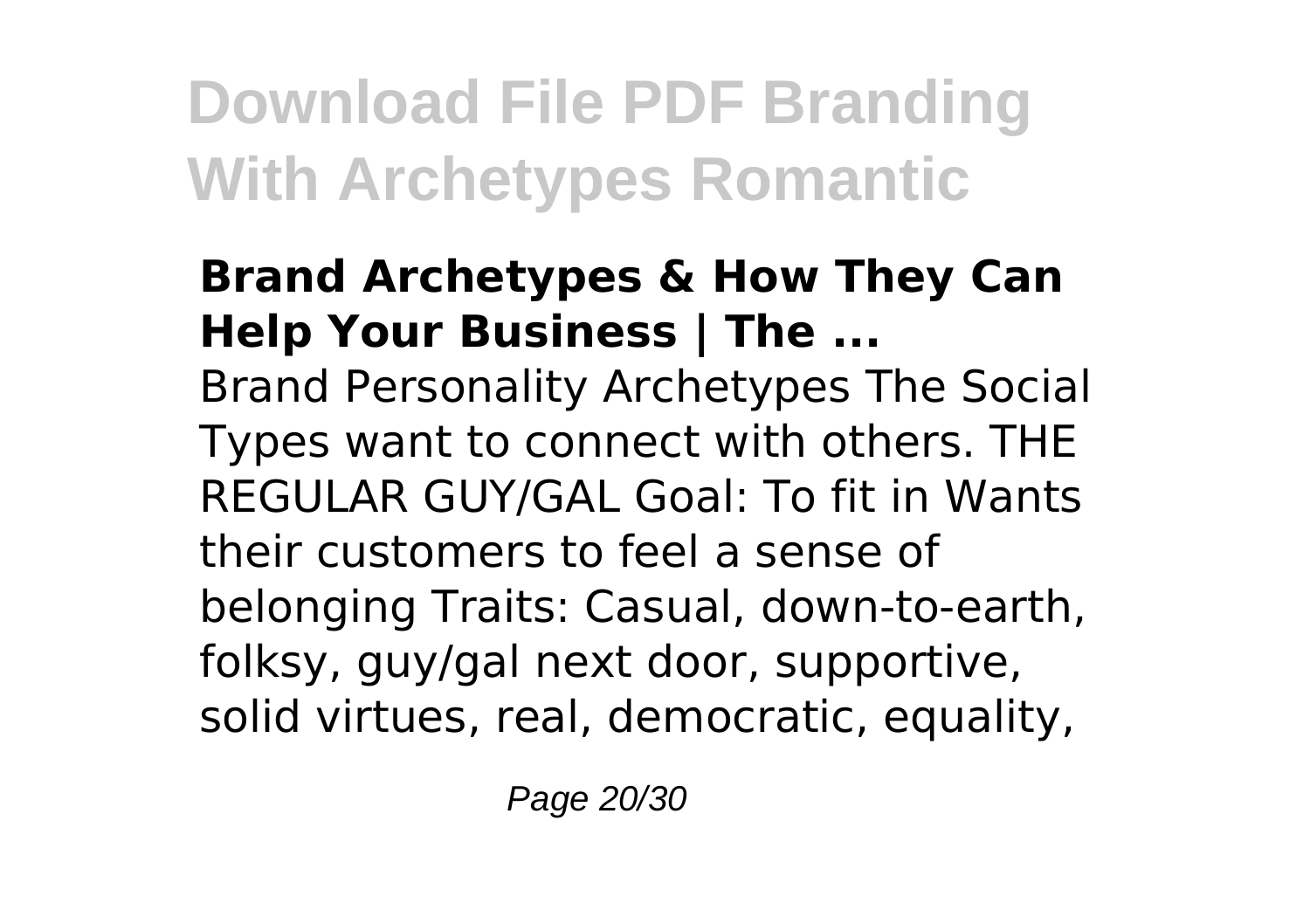community, lack of pretense Famous examples: IKEA, Visa, Levi's. THE LOVER

#### **Brand Personality Definition, Frameworks & Examples to ...**

The Lover: Creates intimate moments, inspires love, passion, romance and commitment. Example brands include: Victoria's Secret, Chanel, Haagen Dazs.

Page 21/30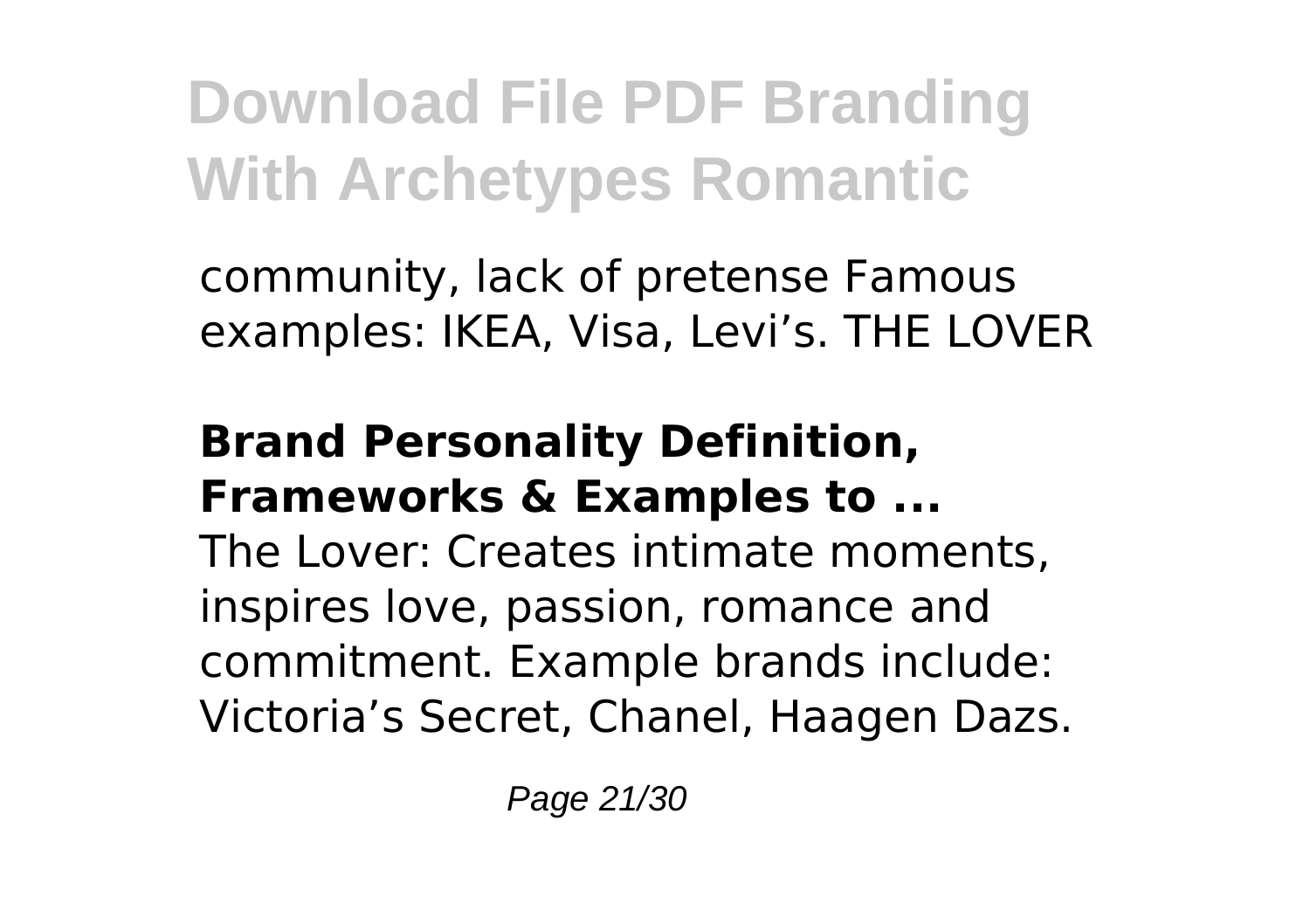The Caregiver: Protects and cares for others, is compassionate, nurturing and generous. Example brands include: Johnson & Johnson, Campbell's Soup, **UNICEF.** 

#### **Brand Archetypes - What are they? Carl Jung's Archectypes ...** Brand archetypes is the kind of concept

Page 22/30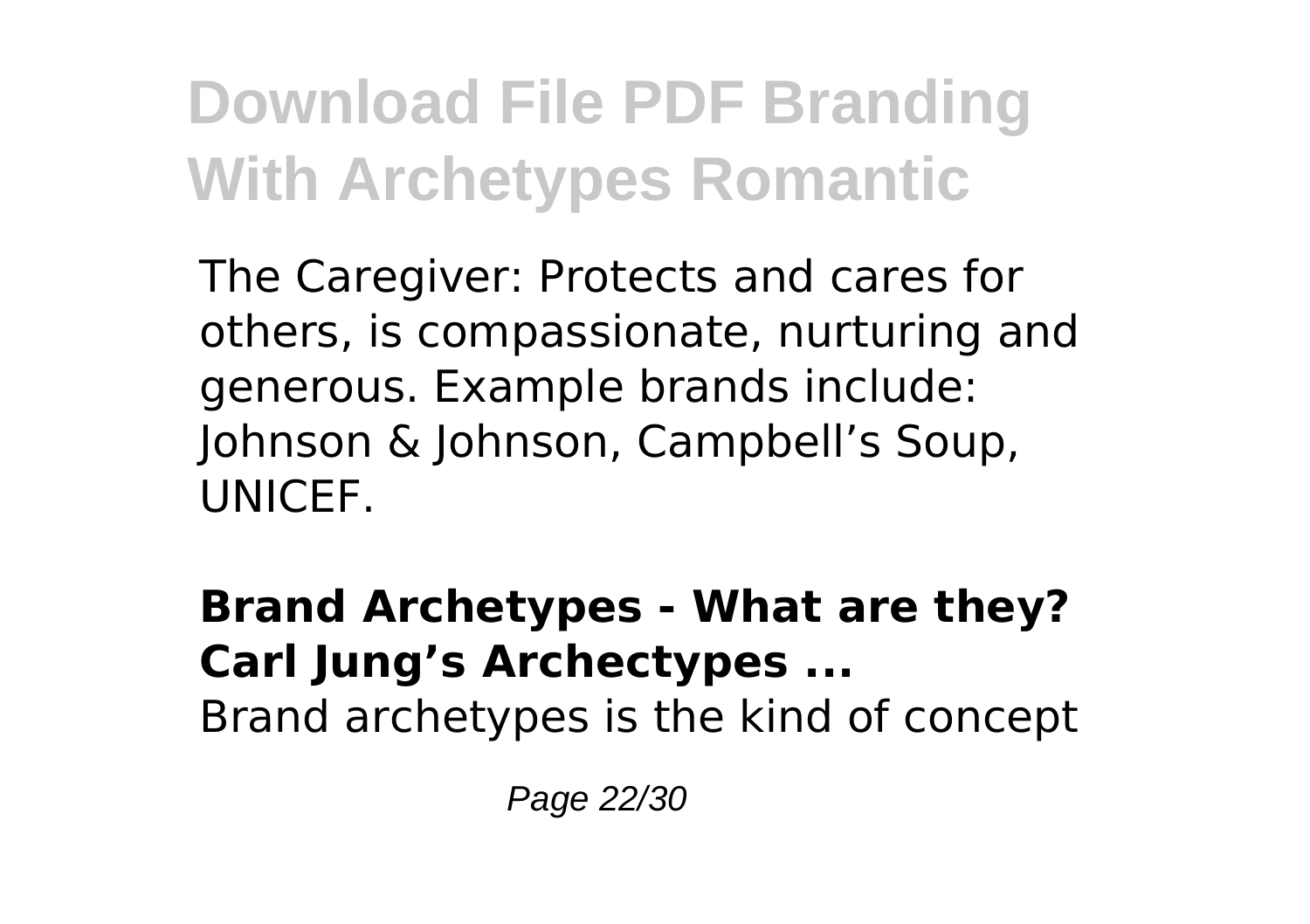everyone has heard of but few actually understand it. We've heard about brand personality, brand identity, brand traits. A brand is an identity at the end of the day. A brand archetype, however, involves more than just a list of values of personality traits. It's a whole package.

### **The 2020 guide on brand**

Page 23/30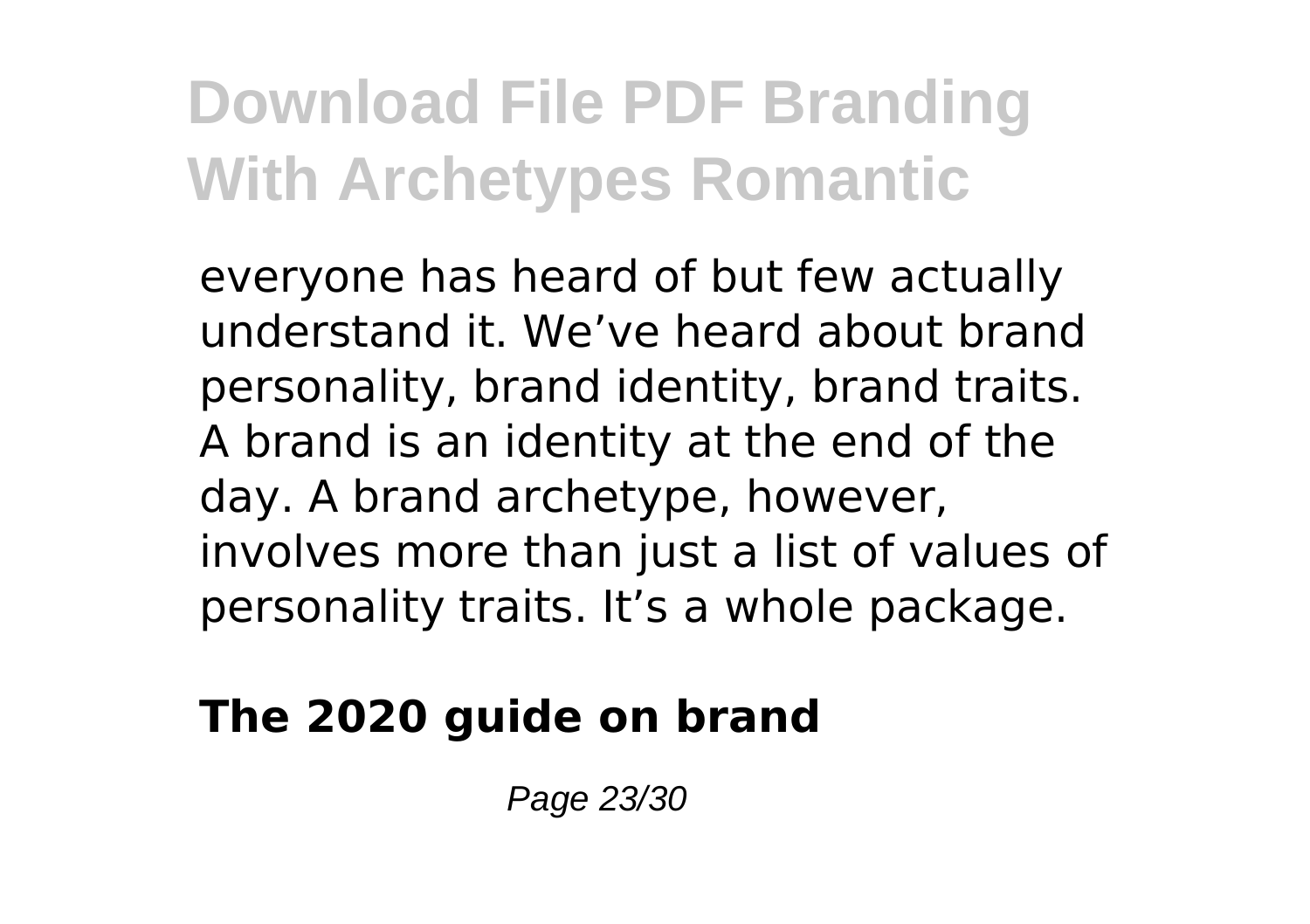### **archetypes and how to use them in ...**

It's one of five romantic archetypes. You might be the Madonna type, who's all about loving and giving. Or, you could be the opposite, the Cool Girl, who is more about loyalty and trust. In order to have the most fulfilling love life possible, you need to identify which romantic

Page 24/30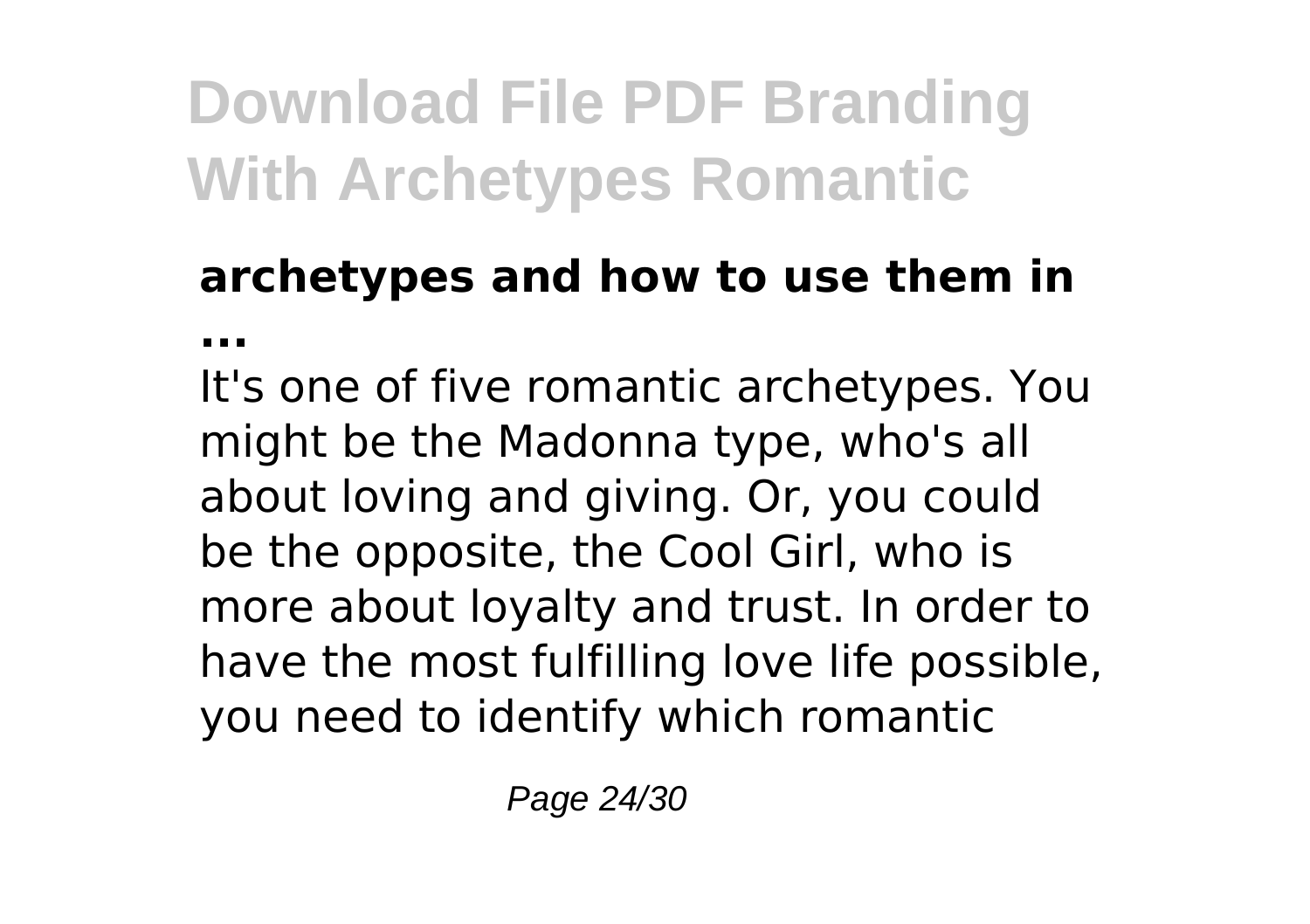archetype you align with and which love language you speak.

#### **The 5 Romantic Archetypes: Which One Are You?**

Branding archetypes are mental frameworks that symbolize common human motivations, as well as our drives, desires, and goals. They are

Page 25/30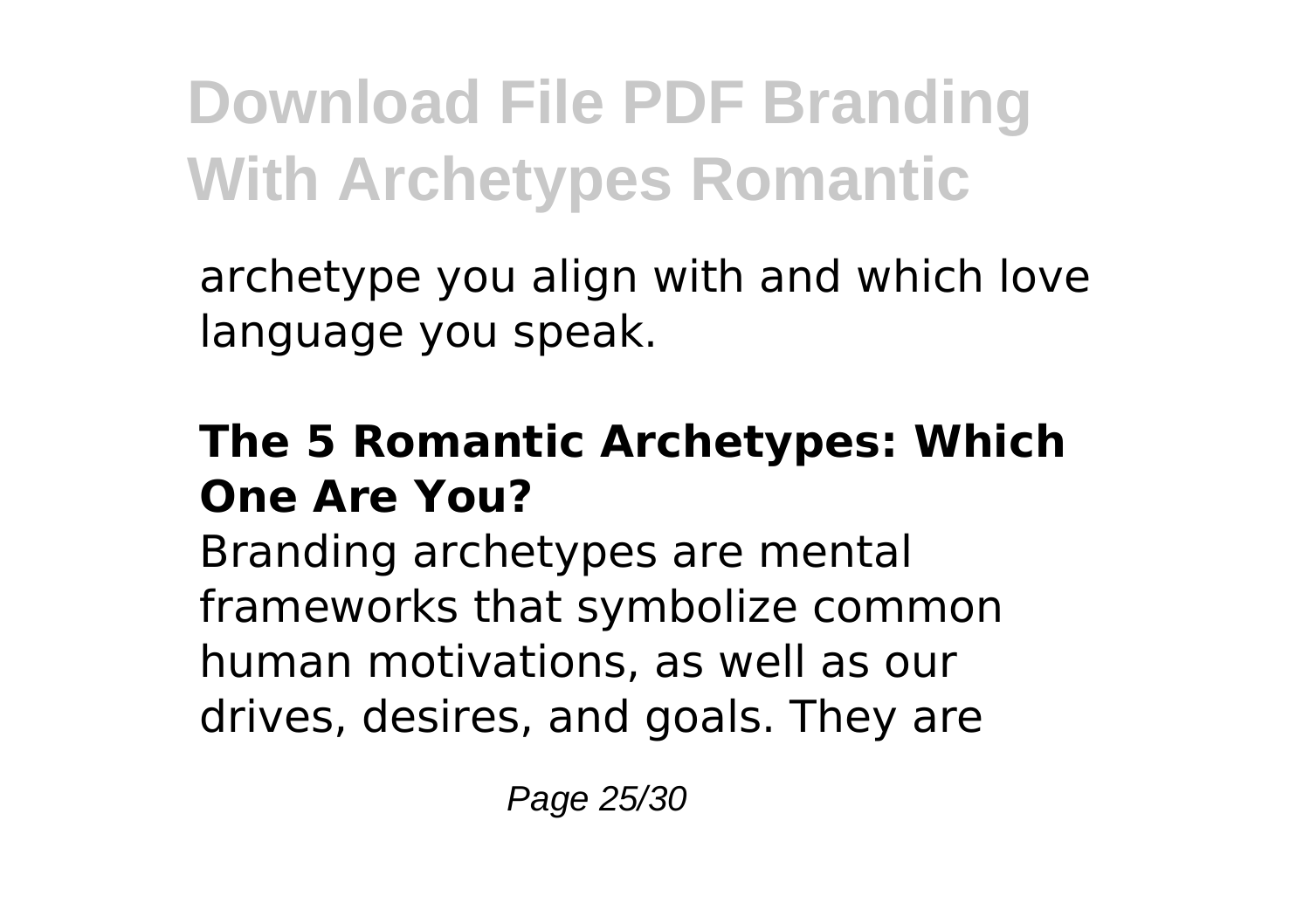based on the work of psychologist, Carl Jung, who identified 12 major personality archetypes. You may see some sources offer slightly different names for them.

## **What are Branding Archetypes and How Do They Work ...**

The Lover Brand is all about passion, romance and the senses. You tap into

Page 26/30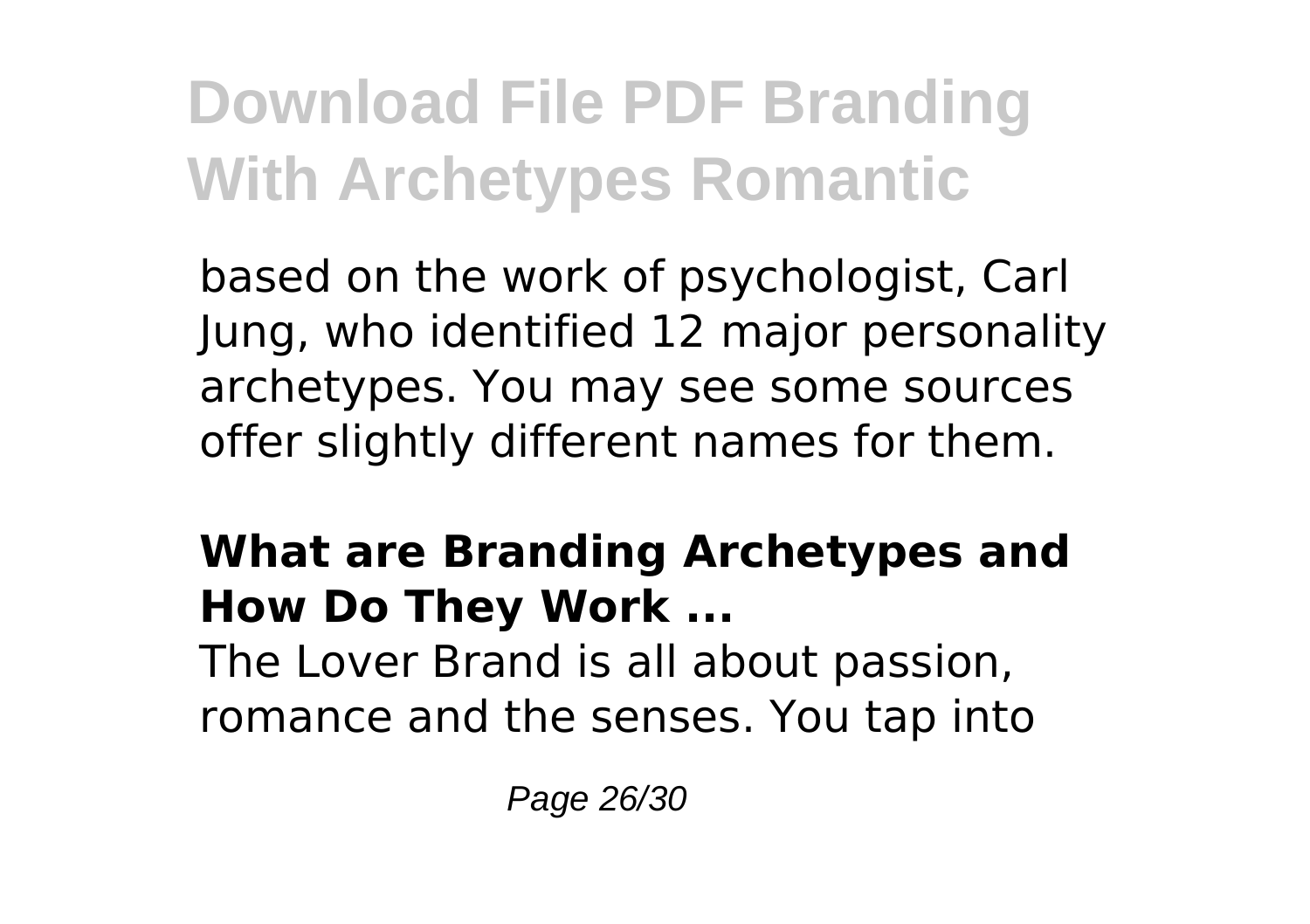people's desires and help them realize what they have been yearning for. Relationships are extremely important and making connections is high priority — even if you are helping people make connections within themselves.

#### **The Lover - Brand Archetypes** The Lover // Brand Archetypes // The

Page 27/30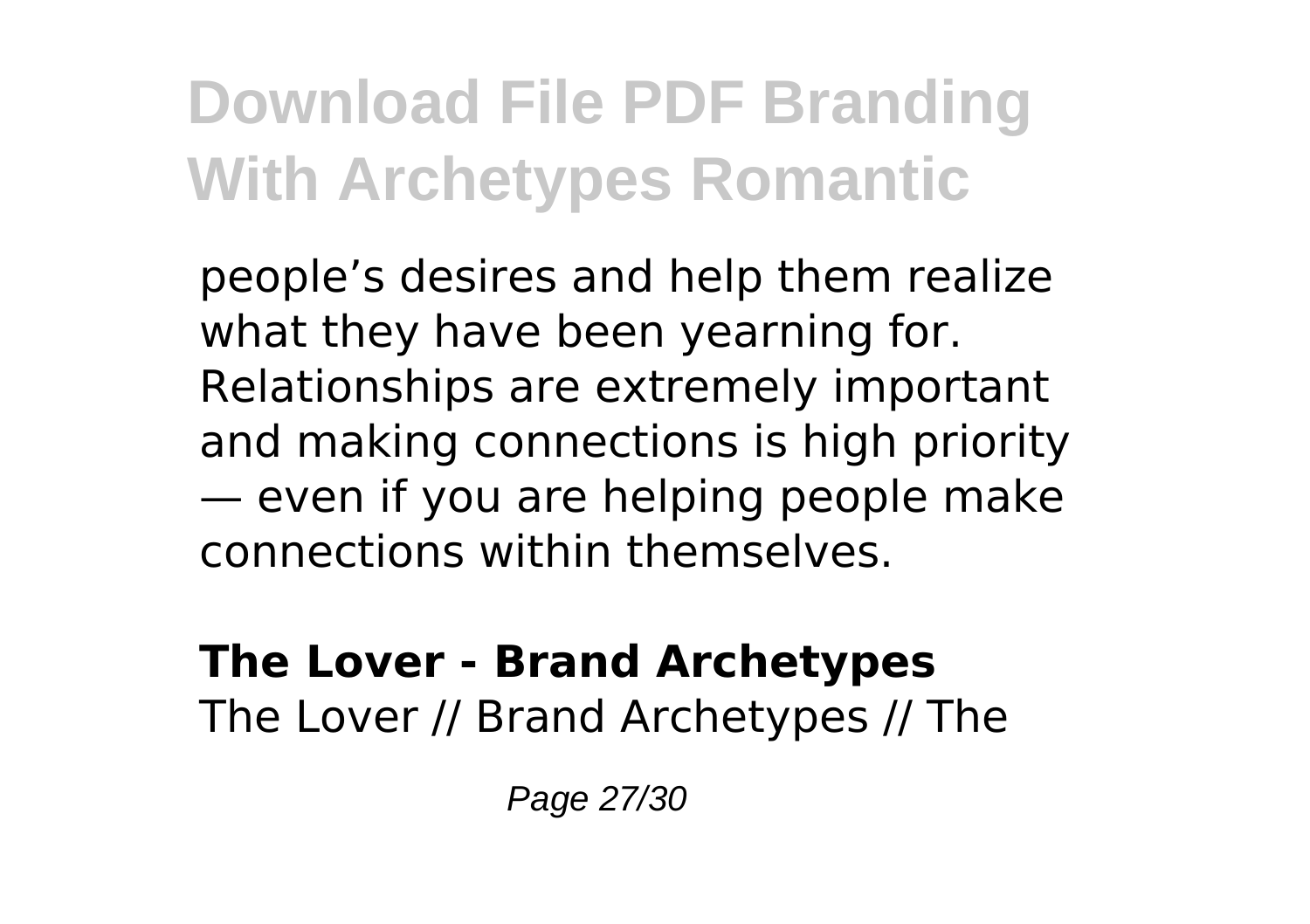Lover is also called the Enthusiast, Sensualist, Partner, Friend, Romantic, or Hedonist. Lover brands strive for community & connection by promoting intimacy & passion.

#### **92 Best The Lover // Brand Archetypes images | Brand ...** The answer is "The lover brand

Page 28/30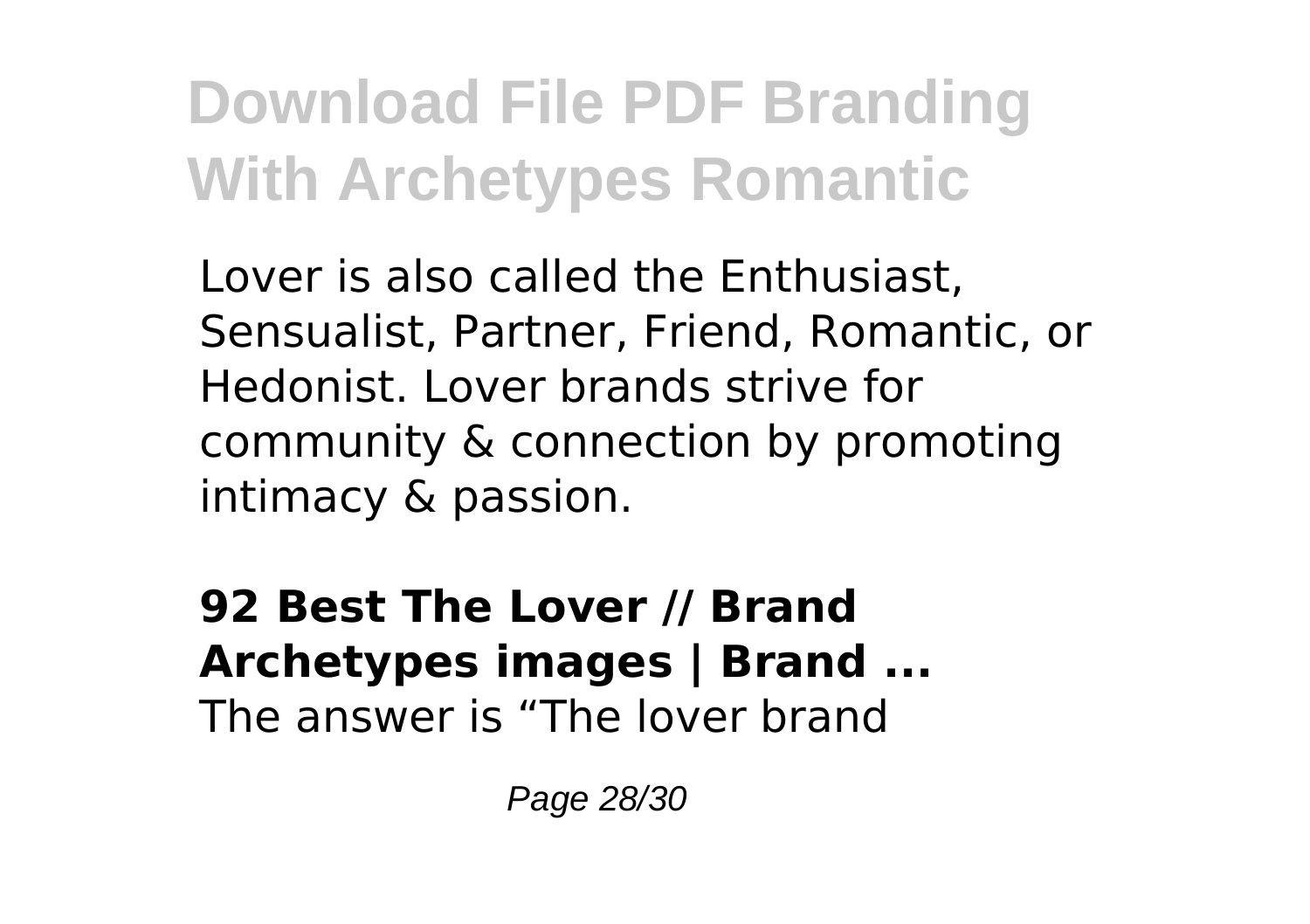archetype". What is the Lover Brand archetype? The desire of the archetype is experiencing sensual pleasure. The goal of the archetype is being in relationship with surroundings, with people they love and so on. The archetype has a specific strategy of becoming more and more attractive physically and emotionally.